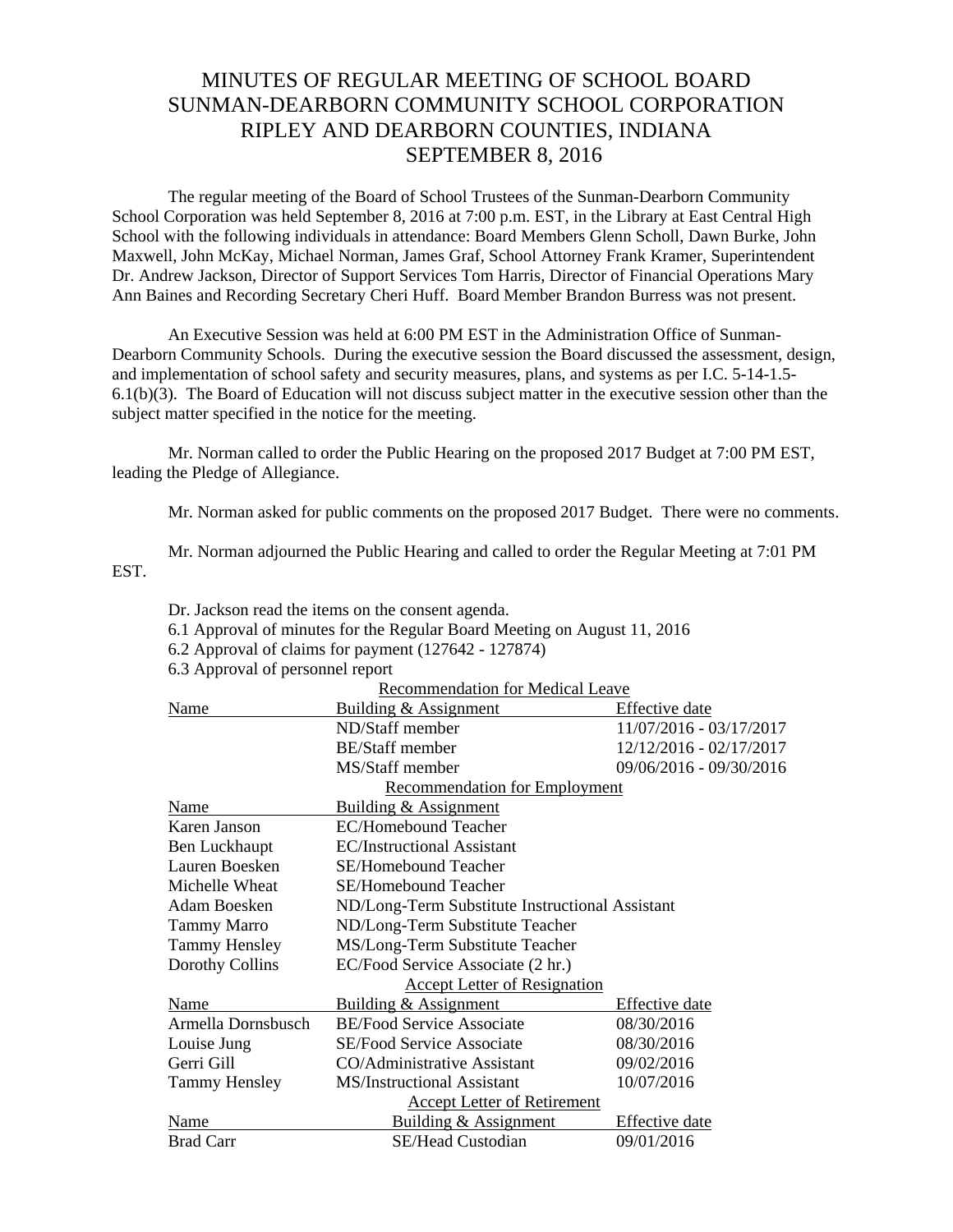6.4 Approval of ECA Assignments

6.5 Approval of overnight field trip

 Brenda Osman taking 2 FCCLA National Officers to the NEC Training and Capital Leadership in Reston, VA; leaving on September 23, 2016 and returning on October 1, 2016.

 Ashley McConnell taking 1 FCCLA State Officer to the State Officer Meeting in Indianapolis, IN; leaving on September 23, 2016 and returning on September 24, 2016.

 Brenda Osman taking 1 FCCLA State Officer to the Fall Rally Leadership Training at Purdue University; leaving on October 4, 2016 and returning on October 5, 2016.

 Brenda Osman and Ashley McConnell taking 20-25 FCCLA members to the National Cluster Meeting in Denver, CO; leaving on November 2, 2016 and returning on November 6, 2016.

Donna Tanner and David Pallada taking Chorus and Jazz Band students to the Bahamas

Cruise Festival in Port Canaveral, Bahamas; leaving on March 26, 2017 and returning on April 1, 2017.

 Dr. Jackson stated that due to the expectations of our FCCLA national officers, there may be overnight meetings that need to be approved prior to the next scheduled Board Meeting, so he recommended that the Board authorize the Superintendent to approve any overnight meetings for the 2016-17 school year for the FCCLA national officers in the event we are not notified in sufficient time for board approval. If this occurs, the Board will be notified in the Superintendent's Friday update.

 Dr. Jackson recommended that consent agenda items 6.1 through and including 6.5 be approved with one motion and one vote as presented.

 Mrs. Burke made a motion, seconded by Mr. Scholl, to approve consent agenda items 6.1 through and including 6.5. The motion carried by voice vote.

Dr. Jackson introduced Mr. Johnson to talk about the FFA Chapter/Agriculture Program.

 Mr. Johnson discussed the FFA Chapter and Agriculture Program and had several students from the Chapter present to share specifics about the organization.

Dr. Jackson recommended that the Board approve to accept two donations. The first being a donation from the Jack's Forever 3 Foundation for three (3) Gaga Pits, one to each elementary, estimated at \$3,000.00. The second being a donation from the Bright Elementary PTO for \$500.00 to the Bright Elementary Chorus Program.

 Mrs. Burke made a motion, seconded by Mr. Maxwell, to accept the two donations as presented. The motion carried by voice vote.

Dr. Jackson recommended that the Board approve the Corporation to donate 205 obsolete televisions to Mountain Missions in Hazard, KY, at no cost to the Corporation.

Mr. Scholl made a motion, seconded by Mr. Graf, to approve the donation of the televisions to Mountain Missions. The motion carried by voice vote.

Dr. Jackson explained that the Athletic Department has been raising funds through their Annual Social and other means to build a pole barn to be used for storage and recommended that the Board approve the pole barn to be built by Burdette Builders using Athletic Department funds.

Mrs. Burke made a motion, seconded by Mr. Scholl, to approve the construction of the pole building. The motion carried by voice vote.

Dr. Jackson referred to the bus information packet that each Board Member received and explained that the specifications are for a 6 year contract in order to get back on a 4 year cycle. He added that there were 4 routes that were able to be cut from the current routes. He recommended approval of the bus route descriptions and specifications for 2017-2023.